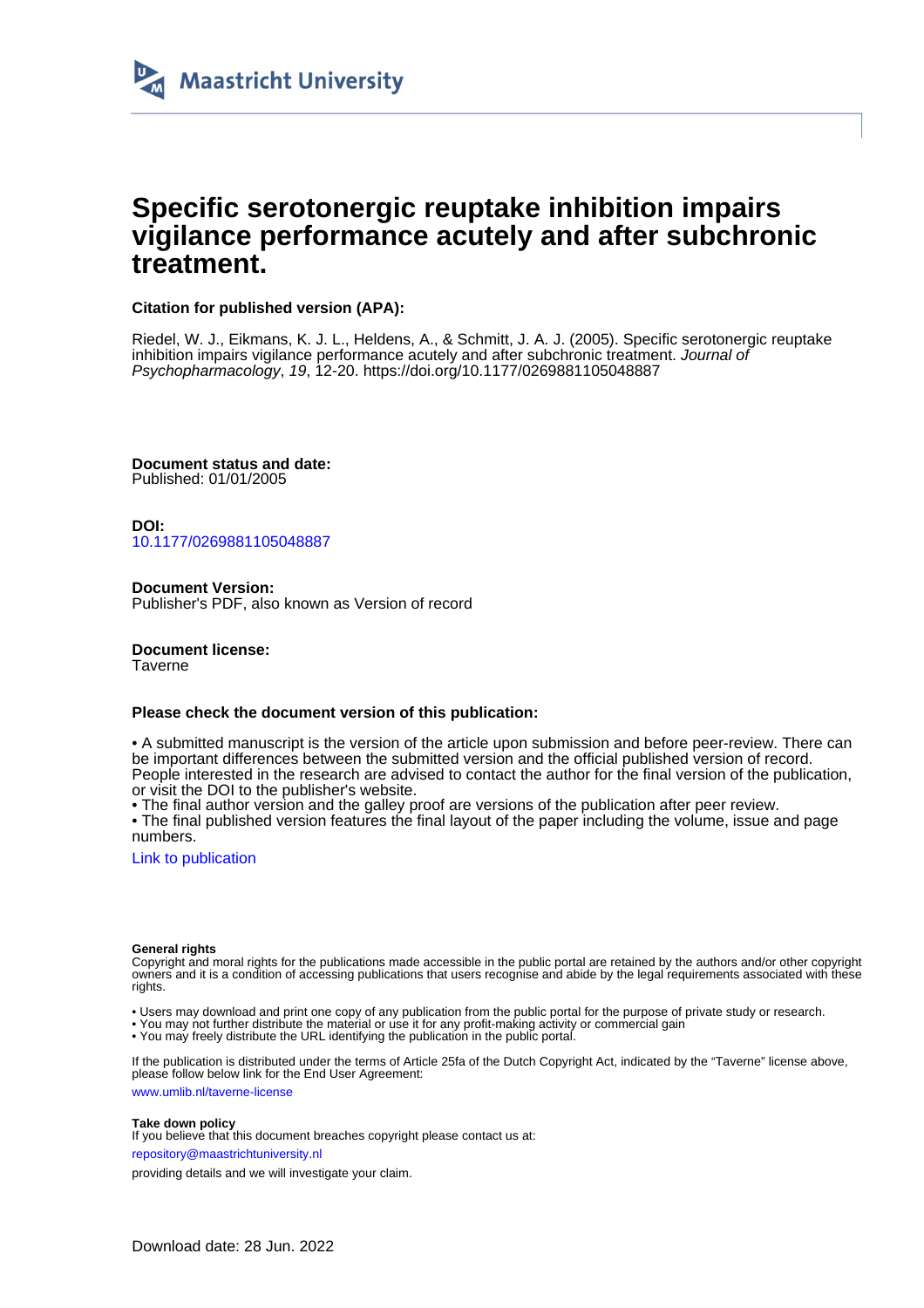# Specific serotonergic reuptake inhibition impairs vigilance performance acutely and after subchronic treatment

Wim J. Riedel *Experimental Psychopharmacology Unit, Brain and Behaviour Institute, Faculty of Psychology, Universiteit Maastricht, The Netherlands.*

Karin Eikmans *Experimental Psychopharmacology Unit, Brain and Behaviour Institute, Faculty of Psychology, Universiteit Maastricht, The Netherlands.*

Annet Heldens *Experimental Psychopharmacology Unit, Brain and Behaviour Institute, Faculty of Psychology, Universiteit Maastricht, The Netherlands.*

Jeroen A. J. Schmitt *Nutrition and Health Department, Nestle Research Center, Lausanne, Switzerland.*

## **Abstract**

Subchronic treatment with the selective serotonergic reuptake inhibitors (SSRIs) fluoxetine, venlafaxine and paroxetine, but not sertraline, were previously shown to specifically impair vigilance performance. The current study was designed to compare the vigilance effects of subchronic treatment with the SSRIs sertraline and citalopram in healthy volunteers, according to a placebo-controlled, double-blind, three-way cross-over design. Twenty-four healthy subjects, aged 30–50 years, of whom 21 completed the study, underwent three treatment periods of 2 weeks in which they received sertraline (50 mg on days 1–8, 100 mg on days 8–15), citalopram (20 mg on days 1–8, 40 mg on days 8–15) and placebo. Treatment periods were separated by 14 days washout periods. Vigilance performance was assessed through a 45-min Mackworth Clock Test at days 1, 8 and 15 of each treatment period. It was found

that citalopram impaired vigilance performance acutely after the first 20 mg dose and subchronically after 40 mg daily doses. By contrast, no vigilance impairment was found during sertraline treatment. Sertraline is the only SSRI studied so far with no detrimental effects on vigilance. This may be due to the affinity of sertraline for the dopamine reuptake site. Because citalopram is the most specific SSRI showing this effect, it is concluded that the SSRI-induced decrement of vigilance performance is specifically associated with serotonergic reuptake inhibition.

#### **Keywords**

citalopram, cognitive function, serotonin-drug-effects, sertraline, SSRIs, vigilance

## **Introduction**

Vigilance decrements after acute and subchronic antidepressant administration have been reported in healthy volunteers after acute and subchronic treatment with the serotonergic reuptake inhibitors (SSRIs) fluoxetine (Ramaekers *et al.*, 1995), venlafaxine (O'Hanlon *et al.*, 1998) and paroxetine (Schmitt *et al.*, 2002). This has led to the hypothesis that impairment of vigilance performance is associated specifically with serotonergic reuptake inhibition. The effect can be assessed after acute as well as after subchronic administration of 1–3 weeks. With the exception of sertraline, all SSRIs studied to date have been shown to impair vigilance performance using the classical Mackworth clock task (Mackworth, 1948). Briefly, the Mackworth Clock is a task that challenges continuous alertness for rare events. The Mackworth Clock Test was developed as a model to evaluate vigilance in British Air Force radar technicians during World War II (Mackworth, 1948). Subjects have to watch a clock over a continuous period of 45 min for an irregular 2-s instead of a regular 1-s jump, which on average occurs once in every 90 s. Previous studies have shown that all antidepressants including SSRIs impair performance on this task (Ramaekers *et al.*, 1995; Ramaekers *et al.*, 1998). However, although the impairment observed after tricyclic and secondgeneration antidepressants such as dothiepin and mianserin,

*Corresponding author*: Wim J. Riedel, GlaxoSmithKline, Translational Medicine and Technology, ACCI, Addenbrooke's Hospital, Hills Road, Box 128, Cambridge CB2 2GG, UK. *Email*: w.riedel@psychology.unimaas.nl

## *Journal of Psychopharmacology* 19(1) (2005) 12–20 © 2005 British Association for Psychopharmacology ISSN 0269-8811

SAGE Publications Ltd, London, Thousand Oaks, CA and New Delhi 10.1177/0269881105048887

Psychopharm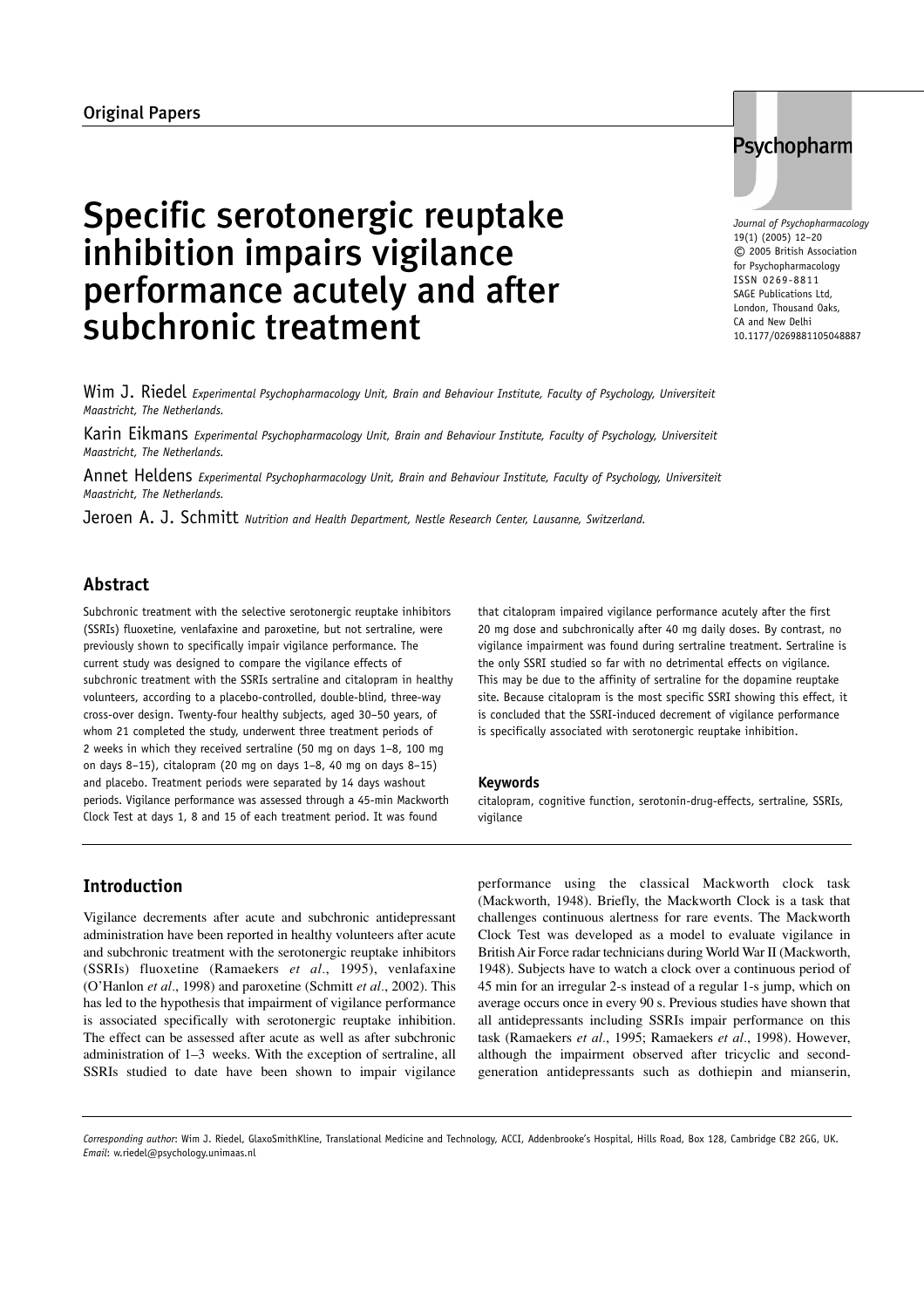respectively, can be interpreted as non-specific expressions of sedation, the vigilance impairment observed after acute and subchronic SSRI treatment in healthy volunteers appears to be highly specific because it is the only robust performance effect that this class of drugs appears to induce. The highly specific vigilance decrements after subchronic serotonergic drug treatment can be explained by the inhibitory effect of serotonin (5-HT) upon other neurotransmission systems maintaining arousal (i.e. the noradrenergic, cholinergic and dopaminergic systems) (Jacobs and Fornal, 1995; Robbins, 1997). It has been suggested that subtle, but significant, affinities in SSRIs for other receptor systems (paroxetine: anticholinergic; sertraline: dopamine reuptake inhibition; venlafaxine: noradrenergic reuptake inhibition) exist and that these may explain subtle cognitive effects such as the observed long-term memory impairment after subchronic paroxetine (Schmitt *et al.*, 2001), and possibly also the absence of the vigilance decrement in sertraline. In the present study, we investigated whether citalopram, the most specific serotonergic drug among SSRIs, would also impair vigilance and how this compares to the vigilance effects of sertraline.

Citalopram has rarely been studied with regard to its effects on cognitive and psychomotor function. One study reported an absence of acute and subchronic cognitive and psychomotor effects of citalopram 10, 20 and 40 mg doses administered for 8 days in healthy volunteers (Fairweather *et al.*, 1997). On the basis of previous studies with other SSRIs, it would be expected that the same vigilance decrements are found in citalopram as those in fluoxetine, venlafaxine and paroxetine.

The absence of impaired vigilance performance after sertraline has been explained by the affinity of sertraline to block dopamine reuptake sites (Bolden-Watson and Richelson, 1993), and hence its property to increase dopaminergic neurotransmission. The arousal function of the dopaminergic system is characterized by that of behavioural activation (Robbins, 1997). A decline of dopamine has been proposed to underlie the classical vigilance decrement and therefore dopamine-promoting drugs are recognized as the major agents to counteract the vigilance decrement (Nicholson *et al.*, 1990). Although vigilance decrements are classically explained through an impairment of arousal caused by a lack of novel sensory input, the role of frontal executive functions (monitoring) are important as well. It is assumed that dopaminergic pathways play a major role in these functions. In our most recent study, we showed that retrieval from semantic memory, as assessed with the word fluency test, was enhanced in healthy volunteers aged 30–50 years, after subchronic sertraline administration relative to placebo. This improvement was not seen after paroxetine (Schmitt *et al.*, 2001). The explanation foor this effect could lie in a relatively enhanced dopaminergic function because this is important in executive, frontal lobe functions such as memory retrieval. The present study aimed to demonstrate that subtle differences in pharmacological profiles among the SSRIs sertraline and citalopram have demonstrable and differential behavioural effects on vigilance performance, as well as performance on tests of memory and psychomotor function.

We hypothesized impairment of vigilance performance as determined by performance on the Mackworth Clock test in healthy middle-aged volunteers after treatment with therapeutic doses of citalopram in comparison with placebo on days 1, 8 and 15 of treatment, respectively.

Secondarily, we investigated the same hypothesis for an effect of sertraline on Mackworth clock performance. Furthermore, we investigated if citalopram and sertraline had any effect on performance in other cognitive and psychomotor tasks.

## **Materials and methods**

### *Subjects*

Twenty-four healthy volunteers of both sexes, aged 30–50 years, participated in the study (Table 1). Screening included a telephone interview, health questionnaire, 12-lead electrocardiogram, laboratory tests (blood haematology and chemistry, urinalysis, drug and pregnancy screening) and a routine medical examination. Exclusion criteria were the presence or a history, cardiac, hepatic, renal, pulmonary, neurological, gastrointestinal, haematological or psychiatric illness, symptoms excessive drinking (> 20 units of alcohol per week) pregnancy or lactation, use of medication other than oral contraceptives, use of drugs, and any sensory or motor deficits which could reasonably be expected to affect test performance. All subjects scored below depression threshold (< 50) on the Zung Depression Scale (Zung, 1965). The study was approved by the standing Medical Ethics Committee of Maastricht University, and carried out in accordance with the Declaration of Helsinki (Hong Kong Modification, 1989). Written informed consent was obtained from each subject prior to participation.

#### *Experimental design*

Double-blind, placebo-controlled, three-way cross-over study. Complete balancing of the treatment orders yielded six treatment orders distributed over 24 subjects.

#### *Treatment*

Treatment orders were randomly assigned and double-blind. Treatment periods lasted 15 days and were separated by 13-day washout periods. Treatment regimens consisted of sertraline 50 mg o.d. on days 1–8, followed by sertraline 100 mg o.d. on days 9–15; citalopram 20 mg o.d. on days 1–8, followed by citalopram 40 mg o.d. on days 9–15, or placebo. Medication was taken at fixed times

**Table 1** Subject variables

|                                                                                                                                       | Mean $\pm$ SE                                                            | Min – Max                                      |
|---------------------------------------------------------------------------------------------------------------------------------------|--------------------------------------------------------------------------|------------------------------------------------|
| Males/females<br>Age (years)<br>Level of edcucation $(1-7)$<br>Body mass index (weight/length <sup>2</sup> )<br>Zung Depression Score | 11/10<br>$40.3 \pm 1.1$<br>$2.6 + 0.4$<br>$24.9 + 0.7$<br>$28.7 \pm 1.5$ | $30 - 49$<br>$1 - 6$<br>$20 - 32$<br>$21 - 46$ |

Data are mean  $\pm$  SE.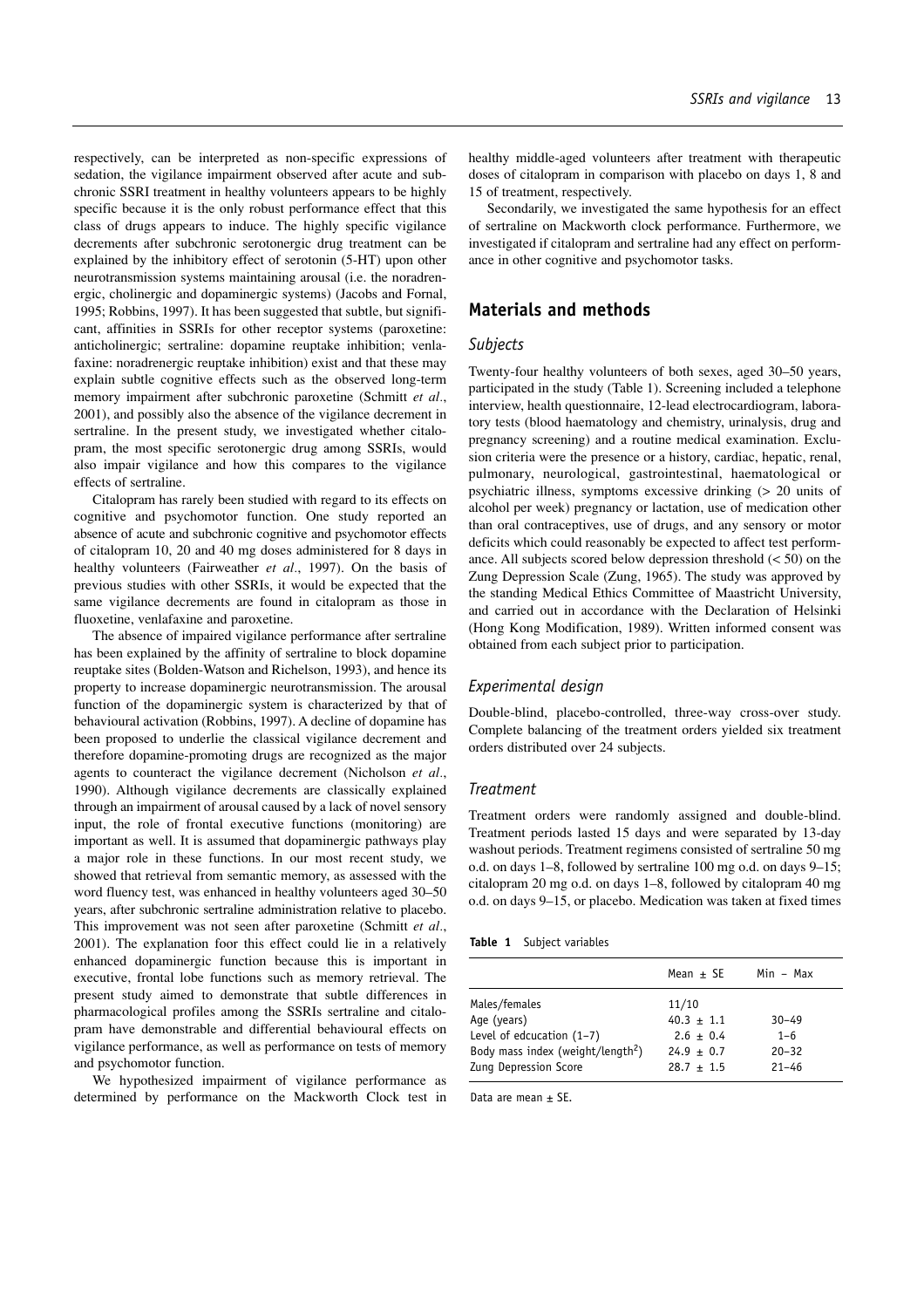in the morning in one capsule during the first week and two capsules during the second week. At the investigated daily dosages, which typical resemble start dose regimens in clinically depressed patients, both SSRIs are equally efficacious in the treatment of major depression (Goodnick and Goldstein, 1998).

#### *Procedure*

All medication was taken orally either always at 08.00 h (subjects 2, 15, 18, 20, 21, 22, 23, 24), at 10.00 h (subjects 1, 5, 6, 9, 10, 12, 13, 14) or at 12.00 h (subjects 3, 4, 7, 8, 11, 16, 17, 19). Assessments were always carrried out starting 4 h after drug administration and lasting until 6 h after drug administration. Blood samples for drug levels were taken 6 h after drug administration.

Assessments were done on days 1, 8 and 15 of each treatment period on a fixed time between 12.00 h and 18.00 h. Before the start of the study, all subjects were individually trained to practice cognitive tests. Consumption of alcoholic beverages during the treatment periods was prohibited and subjects were instructed to arrive at the laboratory well rested. Female subjects were tested for pregnancy before the start of each the three treatment periods. The entire procedure lasted approximately 2 h.

Upon arrival, subjects completed the Groningen Sleep Quality Scale (see below) and were then seated in a soundproof test room. They first completed the word learning and reaction time tests (see below). Subsequently, vigilance performance was assessed using a 45-min Mackworth Clock Test (see below). Finally, a 10 ml blood sample was taken.

#### *Cognitive test battery*

*Mackworth Clock Test (Mackworth, 1948)* This test has been extensively used in studies on human vigilance performance. Subjects were seated in front of a computer screen displaying a circular arrangement of 60 dots simulating the second marks on a clock. Dots were briefly illuminated in clockwise rotation at a rate of one per 500 ms. Usually the rotation proceeded with a 6° jump. Subjects were instructed that at rare, irregular intervals the target would proceed with a 12° jump by skipping one of the dots in the normal sequence. This double jump was the signal to which subjects were required to respond by pressing a button as quickly as possible. A response made within 4 s after the occurrence of a signal was registered as a correct detection. A total of 30 signals were presented during the 45-min task. Ten signals occurred within each successive 15-min period, with intervals ranging from 8 s to 7.2 min. Outcome measures were the number of correct detections and the corresponding reaction times, and the number of false detections.

*Word Learning Test (Riedel et al., 1999a)* This test is an adapted version of the Rey Auditory Verbal Learning Test (Lezak, 1995). The test consists of a list of 30 monosyllabic words (18 nouns and 12 adjectives), which are presented in three trials on a computer screen. Items are presented in the same sequence at a rate of one per 2 s. Each trial ends with a free recall of the words (immediate recall). Thirty minutes after the third trial, the subject

is requested to recall as many words as possible (delayed recall). A Yes/No recognition test, consisting of 15 former words and 15 new but comparable words, is given after the delayed recall test. The words remain on the screen for 2000 ms or until the subject responds. Another 1000 ms elapse before the next word appears on the screen. After presentation of each word the subject has to respond 'Yes/No' as fast as possible to indicate recognition of the word (delayed recognition). The reaction times (RTs) are recorded. There are two different recognition lists to probe the long term retention of each 30 word list. Both recognition lists consist of 15 formerly learned and 15 new words (distractors). According to the theory of signal detection (Pollack and Norman, 1964), the proportion of correctly recognized words (*cr*) and the proportion of falsely recognized (*fr*) constitute the nonparametric sensitivity measure:  $A' = 1 - \frac{1}{4} [fr/cr + (1 - cr)/(1 - fr)]$ . *A'* is in fact the proportion of correctly recognized words, corrected for the subject's response tendency. Because the distribution of *A*′ is skewed due to a ceiling effect, *A*′ should be arcsin transformed before being used in statistical analysis. The variables used are the total number of words recalled after the first three trials as a measure of short-term memory, the number of correct words on delayed free recall as a measure of retrieval from long-term memory (LTM), *A*′ as a measure of storage in LTM, and the median RT of correctly recognized target words as a measure of speed of retrieval from LTM. There are six parallel lists, comparable with regard to their level of abstraction and the affective tone of the words. The six lists of 30 words, each contain 18 nouns and 12 adjectives. All words are monosyllabic and meaningful. The words were chosen from a list of 600 words. The lists are comparable with respect to their amount of abstraction. For each recognition version, 15 target words were taken, to which 15 distractor words were added. Both the target words and the distractors are similar in their level of abstraction.

*Simple- and choice-reaction time (Houx and Jolles, 1993)* This is a computerized test, in which reaction times are studied as a function of the complexity of task requirements. In addition, the speed and accuracy of arm movements over short trajectories are also studied. The subject held one button and was asked to press one of five other buttons located equidistantly from the hold button when lit. This yielded reaction times consisting of an initiation phase (time from stimulus onset until release of the hold button) and a movement phase (time from release of the hold button until the response button is pushed). The response set consisted of pressing the one button that lit up (simple RT), pressing one of three buttons which lit up (three-choice RT), or pressing the button to the right of the lit button (Stimulus–Response incompatible threechoice RT) as quickly as possible. Initiation times and movement times thus comprised the dependent variables obtained for each of the three reaction time tasks. This task measures sensorimotor speed, choice-reaction speed, and choice-reaction speed with response competition.

*Profile of Mood States (POMS) (McNair et al., 1992)* The POMS is a self-evaluation scale for short, alternating states. The POMS consists of 72 adjectives comprising six bipolar mood factors (Energetic–Tired, Elated–Depressed, Agreeable–Hostile,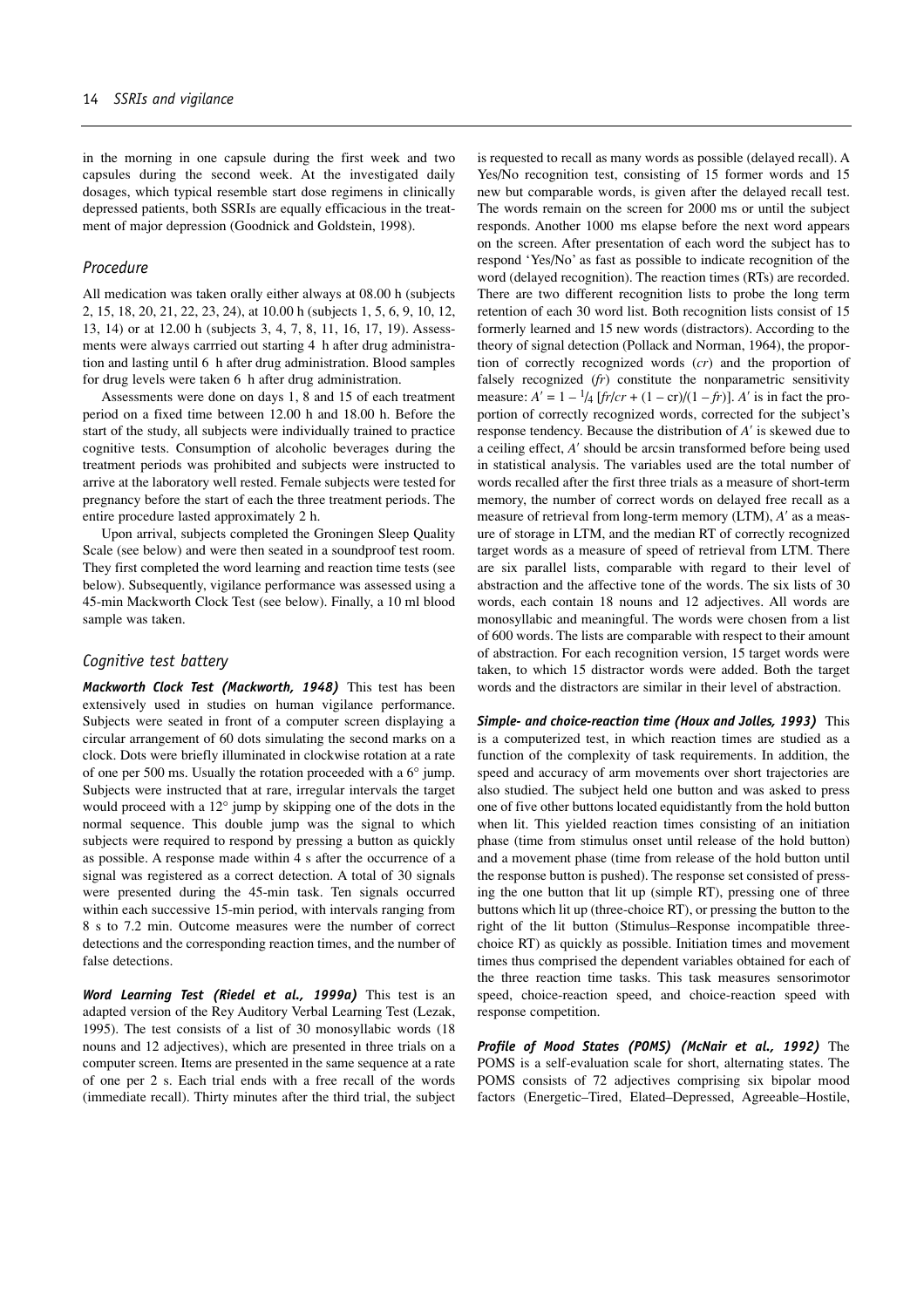Confident–Unsure, Composed–Anxious and Clearheaded– Confused). Next to each adjective is a five-point scale. In this way, the respondent can indicate in what amount these items are appropriate to his/her mood.

**Subjective Sleep Quality** Subjective quality of sleep was assessed using the Groningen Sleep Quality Questionnaire (Mulder-Hajonides-van-der-Meulen, 1981). This questionnaire consists of 14 items denoting statements regarding the quality of sleep over the past week. The items are transitive and refer to sleep problems of increasing severity and hence form a Gutman-Scale, but its items are presented in random order. Subjects agreed or disagreed with each of the statements. Maximum score is 14, indicating severely disturbed sleep, and minimum score is 0, indicating no sleep problems.

## *Blood sampling*

Blood (10 ml) was collected by venipuncture on days 1, 8 and 15 at the end of each cognitive test battery. Blood samples obtained in the citalopram and sertraline periods were assayed for the appropriate drug using a reverse phase high-performance liquid chromatography procedure with ultraviolet detection, with a detection limit of 10 ng/ml for the citalopram assay and 5 ng/ml for the sertraline assay.

#### *Statistical analysis*

The primary outcome measure, correct detections on the Mackworth Clock Task, was evaluated using repeated measures ANOVA of the vigilance assessments at days 1, 8 and 15 for the comparison between citalopram and placebo. Due to the one-sided nature of the prediction of impairment after citalopram, only in this primary endpoint evaluation, one-tailed significance testing was carried out. All other evaluations were carried out in a similar fashion, but were tested two-tailed and  $\alpha = 0.05$  in all cases.

The number of subjects is sufficient to detect a performance impairment of one target out of 30 in the Mackworth Clock Vigilance Task (Ramaekers *et al.*, 1995; O'Hanlon *et al.*, 1998; Schmitt *et al.*, 2002). This impairment can be considered safety relevant because it resembles an extra amount of time of inattention or 'off the job' of 2 min per hour as a result of drug sideeffects, which is enough time for the incipience of accidents.

## **Results**

Twenty-one subjects completed the study. Three subjects (one male and two females) did not complete the study due to sideeffects. One male subject stopped participation after the first dose of citalopram 20 mg, which happened to be the first dose in the

#### **Table 2** Cognitive measures on days 1, 8 and 15 of placebo, sertraline and citalopram treatment

| Task               | Outcome parameter   | Treatment  | Day 1<br>(acute effect<br>of low dose) | Day 8<br>(subchronic<br>effect low dose) | Day 15<br>(subchronic effect<br>high dose) |
|--------------------|---------------------|------------|----------------------------------------|------------------------------------------|--------------------------------------------|
| Word list learning | Maximum no. words   | Placebo    | $15.9 \pm 1.0$                         | $12.9 \pm 0.8$                           | $12.7 \pm 0.8$                             |
|                    | immediate recall    | Sertraline | $16.7 \pm 1.3$                         | $13.1 \pm 0.8$                           | $14.0 + 1.0$                               |
|                    |                     | Citalopram | $16.9 \pm 1.2$                         | $13.0 \pm 1.0$                           | $12.9 \pm 0.9$                             |
|                    | No. words           | Placebo    | $12.4 \pm 1.4$                         | $11.1 \pm 1.2$                           | $12.0 \pm 1.2$                             |
|                    | delayed recall      | Sertraline | $13.6 \pm 1.5$                         | $11.3 + 1.0$                             | $11.5 \pm 1.5$                             |
|                    |                     | Citalopram | $12.8 \pm 1.4$                         | $10.9 \pm 1.4$                           | $10.5 \pm 1.3$                             |
|                    | % Correct words     | Placebo    | $27.0 + 0.5$                           | $25.6 \pm 0.6$                           | $25.4 \pm 0.6$                             |
|                    | delayed recognition | Sertraline | $25.4 \pm 1.1$                         | $25.9 \pm 0.5$                           | $25.6 \pm 0.6$                             |
|                    |                     | Citalopram | $26.1 \pm 0.7$                         | $25.4 \pm 0.7$                           | $25.9 \pm 0.5$                             |
|                    | RT delayed          | Placebo    | $810 \pm 20$                           | $814 \pm 19$                             | $792 \pm 20$                               |
|                    | recognition (ms)    | Sertraline | $798 \pm 17$                           | $836 \pm 28$                             | $794 \pm 19$                               |
|                    |                     | Citalopram | $803 + 21$                             | $821 + 18$                               | $823 + 22$                                 |
| Motor and choice   | Movement            | Placebo    | $118 + 5$                              | $115 \pm 4$                              | $113 + 5$                                  |
| reaction time      | time (ms)           | Sertraline | $114 \pm 5$                            | $114 \pm 5$                              | $113 \pm 5$                                |
|                    |                     | Citalopram | $110 \pm 4$                            | $113 + 4$                                | $112 \pm 5$                                |
|                    | Simple RT (ms)      | Placebo    | $309 \pm 8$                            | $300 \pm 7$                              | $297 \pm 6$                                |
|                    |                     | Sertraline | $304 \pm 9$                            | $292 \pm 8$                              | $294 \pm 7$                                |
|                    |                     | Citalopram | $296 \pm 9$                            | $290 \pm 8$                              | $291 \pm 8$                                |
|                    | Chioce RT (ms)      | Placebo    | $364 \pm 11$                           | $361 \pm 8$                              | $357 \pm 9$                                |
|                    |                     | Sertraline | $356 \pm 8$                            | $359 \pm 9$                              | $352 \pm 8$                                |
|                    |                     | Citalopram | $351 \pm 8$                            | $347 \pm 9$                              | $350 \pm 7$                                |
|                    | Improbable choice   | Placebo    | $447 \pm 14$                           | $444 \pm 14$                             | $433 \pm 14$                               |
|                    | $RT$ (ms)           | Sertraline | $437 \pm 17$                           | $429 \pm 15$                             | $436 \pm 16$                               |
|                    |                     | Citalopram | $435 \pm 13$                           | $428 \pm 14$                             | $430 + 13$                                 |

Data are mean  $\pm$  SE. RT, Reaction time.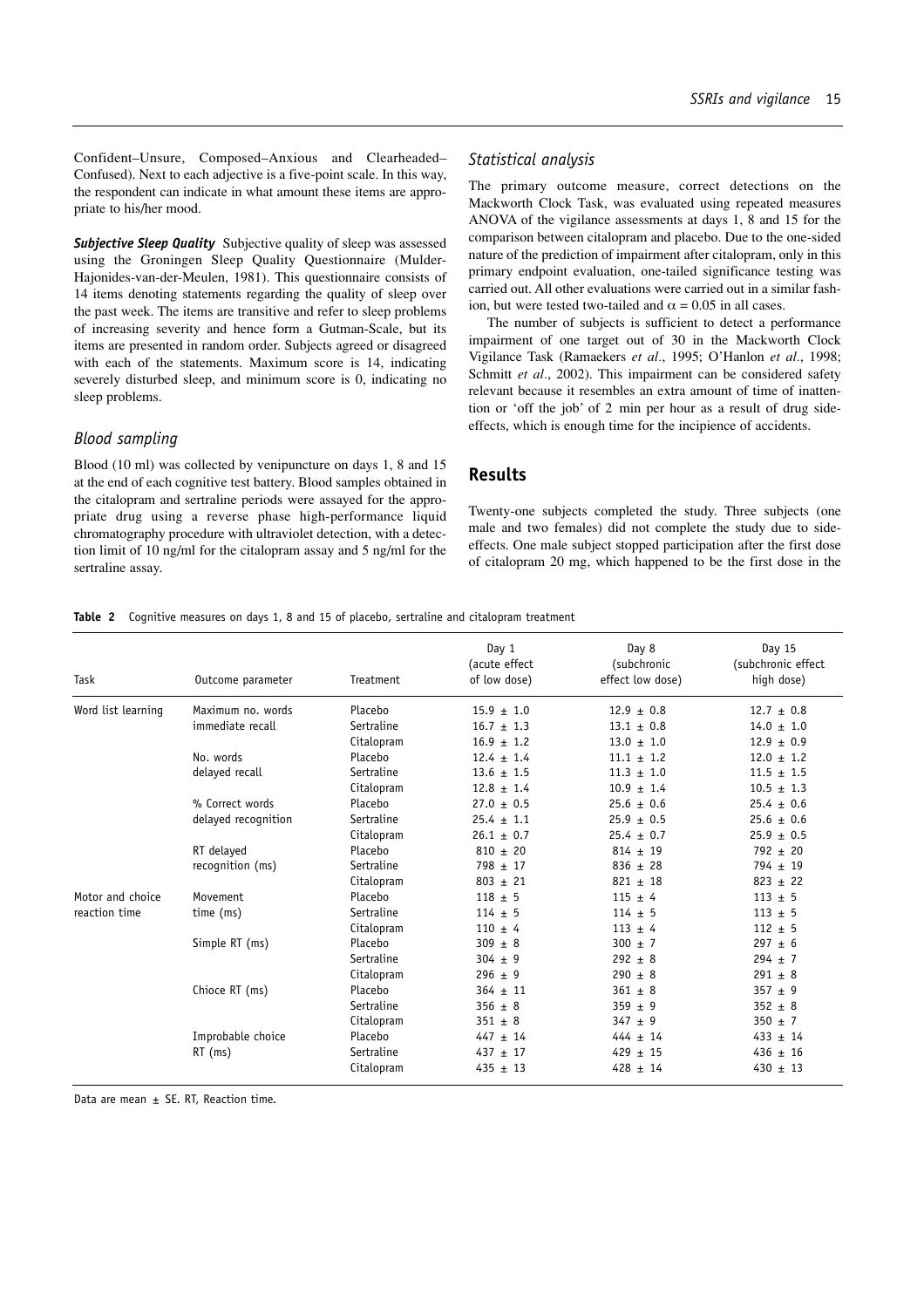| Task           | Outcome parameter  | Treatment  | Day 1<br>(acute effect<br>of low dose) | Day 8<br>(subchronic<br>effect low dose) | Day 15<br>(subchronic effect<br>high dose) |
|----------------|--------------------|------------|----------------------------------------|------------------------------------------|--------------------------------------------|
| Subjective     | No. complaints     | Placebo    | $2.6 \pm 0.7$                          | $3.2 \pm 0.9$                            | $1.7 \pm 0.6$                              |
| sleep measures |                    | Sertraline | $2.0 \pm 0.7$                          | $2.5 \pm 0.5$                            | $3.8 \pm 0.9$                              |
|                |                    | Citalopram | $2.1 \pm 0.7$                          | $2.9 \pm 1.0$                            | $3.3 \pm 0.7$                              |
|                | Sleep              | Placebo    | $15 \pm 3$                             | $22 \pm 9$                               | $14 \pm 3$                                 |
|                | latency (min)      | Sertraline | $11 \pm 2$                             | $15 \pm 3$                               | $25 \pm 9$                                 |
|                |                    | Citalopram | $16 \pm 4$                             | $15 \pm 4$                               | $17 \pm 3$                                 |
|                | Sleep              | Placebo    | $7.1 \pm 0.2$                          | $6.7 \pm 0.4$                            | $7.4 \pm 0.2$                              |
|                | duration (h)       | Sertraline | $7.3 \pm 0.3$                          | $7.2 \pm 0.3$                            | $6.9 \pm 0.3$                              |
|                |                    | Citalopram | $7.3 \pm 0.2$                          | $7.1 \pm 0.3$                            | $7.1 \pm 0.3$                              |
|                | No. awakenings     | Placebo    | $1.0 \pm 0.3$                          | $1.0 \pm 0.3$                            | $0.7 \pm 0.3$                              |
|                |                    | Sertraline | $0.7 \pm 0.2$                          | $1.0 \pm 0.3$                            | $1.1 \pm 0.4$                              |
|                |                    | Citalopram | $0.6 \pm 0.3$                          | $1.0 \pm 0.3$                            | $1.6 \pm 0.4$                              |
| Profile of     | Depression (0-100) | Placebo    | $14 \pm 3$                             | $16 \pm 4$                               | $18 \pm 3$                                 |
| mood states    |                    | Sertraline | $19 \pm 4$                             | $19 \pm 3$                               | $19 \pm 3$                                 |
|                |                    | Citalopram | $17 \pm 3$                             | $17 \pm 3$                               | $17 + 4$                                   |
|                | Anger (0-100)      | Placebo    | $14 \pm 2$                             | $16 \pm 3$                               | $19 \pm 4$                                 |
|                |                    | Sertraline | $19 \pm 4$                             | $20 \pm 3$                               | $20 \pm 4$                                 |
|                |                    | Citalopram | $18 \pm 3$                             | $18 \pm 3$                               | $18 \pm 4$                                 |
|                | Fatique (0-100)    | Placebo    | $21 \pm 4$                             | $23 \pm 4$                               | $23 \pm 4$                                 |
|                |                    | Sertraline | $30 \pm 5$                             | $27 \pm 4$                               | $27 + 4$                                   |
|                |                    | Citalopram | $25 \pm 4$                             | $26 \pm 4$                               | $29 \pm 4$                                 |
|                | Vigour (0-100)     | Placebo    | $83 \pm 4$                             | $79 \pm 4$                               | $78 \pm 4$                                 |
|                |                    | Sertraline | $74 \pm 4$                             | $75 \pm 4$                               | $75 \pm 4$                                 |
|                |                    | Citalopram | $77 \pm 4$                             | $77 \pm 4$                               | $73 \pm 4$                                 |
|                | Tension $(0-100)$  | Placebo    | $16 \pm 3$                             | $17 \pm 3$                               | $20 \pm 4$                                 |
|                |                    | Sertraline | $21 \pm 4$                             | $21 \pm 4$                               | $20 \pm 3$                                 |
|                |                    | Citalopram | $18 \pm 3$                             | $18 \pm 3$                               | $19 \pm 3$                                 |

**Table 3.** Subjective measures on days 1, 8 and 15 of placebo, sertraline and citalopram treatment

Data are mean + SF.

first session. This subject complained about nausea and diarrhoea. One female subject also halted participation after the first dose of citalopram 20 mg, which happened in the third treatment period (meaning that she did finish the other two conditions). She complained about nausea and lightheadedness. Another female subject stopped after the eight daily dose of citalopram 20 mg and completed the other treatments. She complained about nausea and loss of appetite. All these subjects' complaints were said to be of a serious nature, such that they led to their decision to halt the respective treatment conditions, which all turned out to be citalopram 20 mg.

Performance and mood results are shown in Tables 2 and 3, respectively.

#### *Mackworth Clock*

Analysis of the number of correct responses over the 45-min vigilance task showed that citalopram reduced the number of correct responses  $[F(1,20) = 3.4, p = 0.041]$  (Fig. 1). Sertraline did not significantly affect correct responses in the vigilance task. No main effect of Treatment by Day emerged from either drug-placebo comparison. Reaction times for the correct responses showed that sertraline accelerated responses  $[F(1,20) = 5.7, p = 0.027]$ .

#### *Simple- and Choice RT*

There was no main effect of citalopram on RT in either of the three subtasks, but there was a treatment by day interaction which seemed to indicate that citalopram speeded overall RT on the first day of treatment and that the effect subsided as treatment duration continued  $[F(1,20) = 5.1, p = 0.035]$ . A similar effect of citalopram on 3-choice RT  $[F(1,20) = 5.6, p = 0.029]$  was seen in the absence of treatment by day interactions.

#### *Word list*

No effects on immediate recall were seen. Citalopram impaired delayed recall on day 15 as indicated by a significant treatment by day interaction  $[F(1,20) = 5.5, p = 0.030]$ . No other effects on delayed recall were seen. No significant effects were seen on recognition parameters.

## *Subjective Sleep Questionnaire*

No treatment effects or interactions were seen on subjective sleep quality, sleep latency and sleep duration.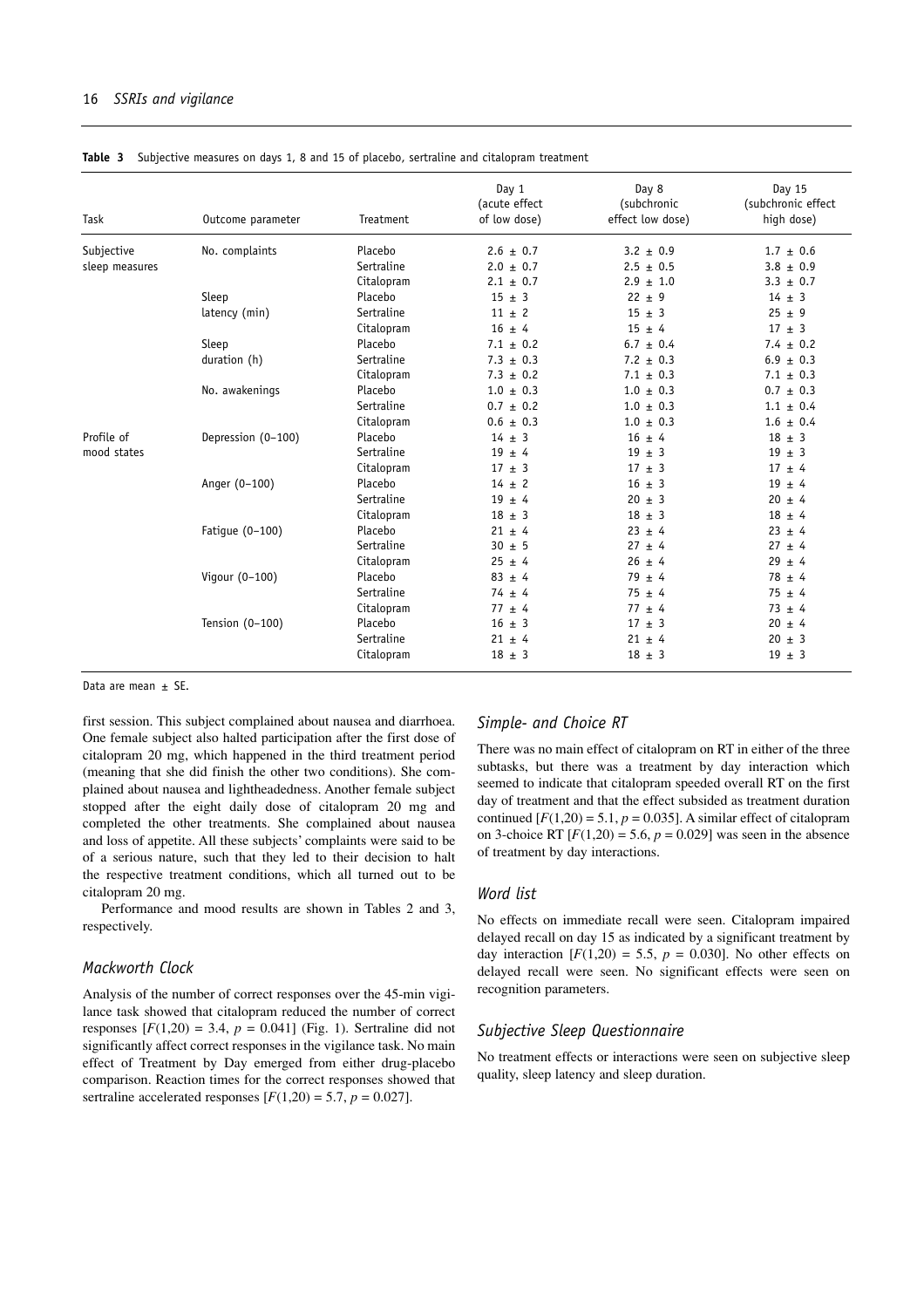

**Figure 1** Mean  $\pm$  SE number of correct responses (left) and the corresponding response times (right) in the Mackworth vigilance task following 1, 8 and 15 days of treatments with placebo, sertraline and citalopram. \**p* < 0.05 versus placebo

## *Profile of Mood States*

Sertraline  $[F(1,20) = 5.1, p = 0.036]$  and citalopram  $[F(1,20) = 7.0,$  $p = 0.016$ ] decreased feelings of vigour. Citalopram  $[F(1,20) = 5.0,$  $p = 0.038$ ] increased feelings of fatigue. No effects were observed on the POMS dimensions depression, anger and tension.

## *Drug plasma levels*

Plasma levels [main effect:  $F(2,19) = 124$ ,  $p < 0.0001$ ] of sertraline  $[F(1,20) = 98, p < 0.001]$  and citalopram  $[F(1,20) = 244, p < 0.001]$ 



**Figure 2** Drug plasma levels

## *Effects of gender*

0.001].

No significant differences emerged between males and females in any of the dependent variables. However, it must be noted that sample sizes were not large enough to conclude absence of gender differences in the observed effects.

significantly differed from zero from the first day of treatment (Fig. 2) and linearly increased throughout the treatment period (interaction effect:  $F(2,19) = 39$ ,  $p < 0.001$ ], both for sertraline  $[F(1,20) = 61, p < 0.001]$  and citalopram  $[F(1,20) = 164, p <$ 

## *Effects of time of day*

No significant differences emerged between subjects tested at different times of day in any of the dependent variables. It seems unlikely that the three cohorts of subjects in whom drug administration and cognitive testing was spaced 2 h apart has influenced the results.

## *Effects of treatment order*

Treatment orders were completely counterbalanced for 24 subjects. Two subjects dropped out on citalopram in the first treatment period and one in the third treatment period, rendering a slight imbalance in treatment orders. However, upon inspection of the data, it seems unlikely that this was of any influence on the results.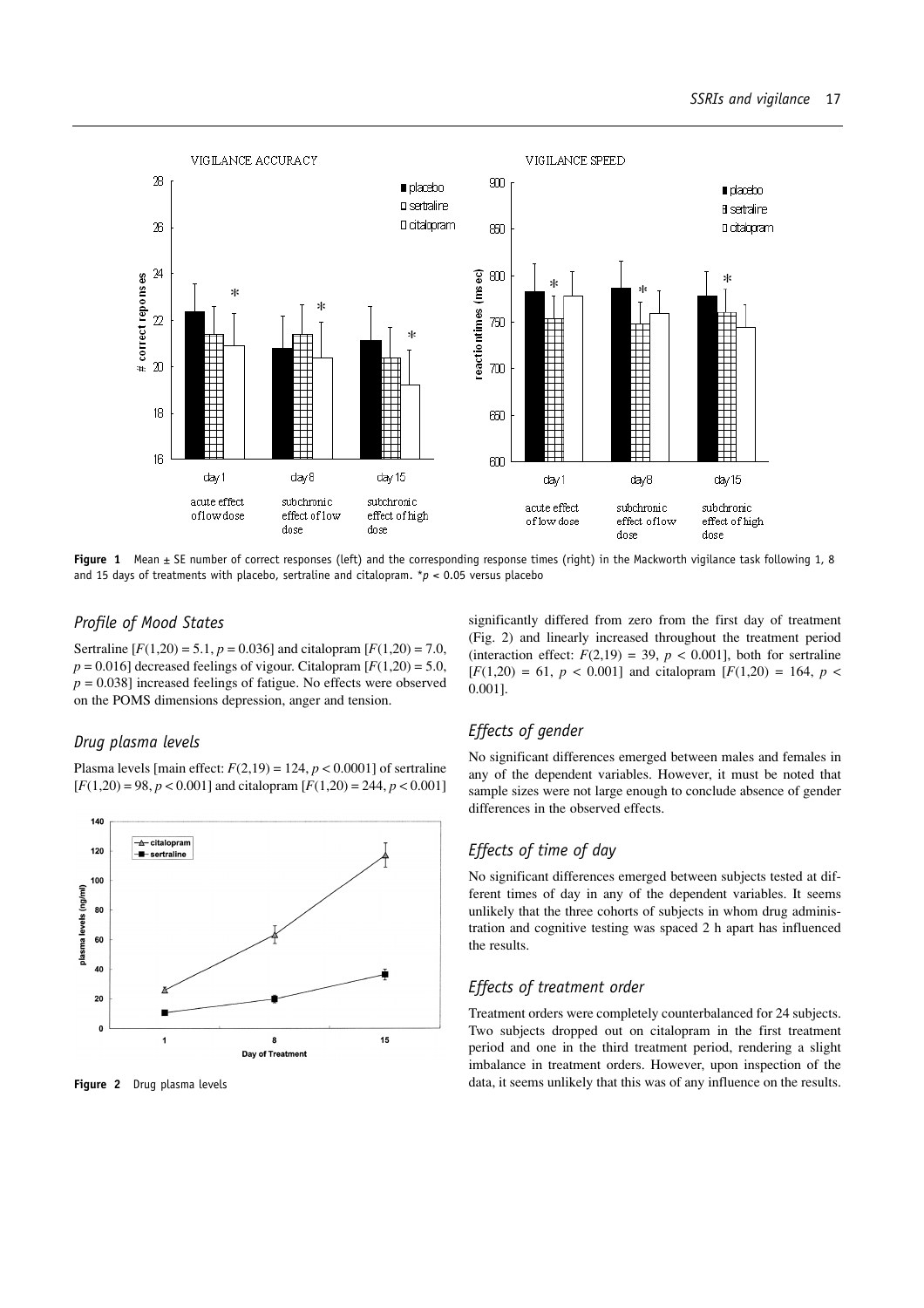## **Discussion**

Briefly summarizing the results, we note that the prediction that citalopram would impair the primary outcome measure, vigilance performance, was confirmed, albeit that the effect was marginal. As in the previous study (Schmitt *et al.*, 2002), sertraline did not impair vigilance performance. Furthermore, three subjects dropped out from the citalopram condition due to gastric adverse effects of citalopram. Results could not be corrected for this selective dropout. Sertraline speeded reaction times in the Mackworth vigilance task. This was also observed in the previous study (Schmitt *et al.*, 2002). Citalopram tended to impair delayed recall after 2 weeks of treatment and tended to accelerate RT in the choice RT task but, otherwise, no effects on cognition were found. Both SSRIs had no effects on subjective sleep quality, but subjective measures of mood showed that both tended to decrease feelings of vigour and citalopram tended to increase feelings of fatigue. Plasma levels of both drugs were significantly elevated after single doses and remained increased after 1 and 2 weeks of treatment.

#### *Vigilance*

The pharmacological differences between antidepressants studied using the Mackworth Clock vigilance paradigm appear to indicate that enhancing 5-HT in normal individuals consistently impairs vigilance, just as anticholinergic and antihistaminergic drugs tend to. The simultaneous enhancement of noradrenaline with 5-HT in venlafaxine was previously shown not to counteract the vigilance decrement (O'Hanlon *et al.*, 1998). This means that the decrement is not associated with decreased activity of a serotonergicnoradrenergic system or, alternatively, that the noradrenaline reuptake blocking properties of venlafaxine are not strong enough. Although this is the only human study perfomed *in vivo* that points in this direction, there is abundant evidence from animal studies that noradrenaline is not the critical neurotransmitter specifically associated with the maintenance of vigilance (Delagrange *et al.*, 1993; McGaughy *et al.*, 1997). It is more likely that noradrenaline is associated with phasic arousal, whereas dopamine is more likely to be associated with a tonic readiness to respond (Pribram and McGuinness, 1975; Robbins, 1997). The lack of effect of sertraline on correct detections in the vigilance task and the tendency of sertraline to speed responses in the vigilance task appears to be consistent with the notion that sertraline differs from the other SSRIs mainly in terms of its additional dopaminergic reuptake inhibition properties (Schmitt *et al.*, 2002).

The vigilance effect of SSRIs is not large, but can be considered theoretically and practically relevant. Possible negative effects on vigilant behaviour should be considered when prescribing SSRI treatment, especially to individuals in occupations requiring alert behaviour in monotonous situations over longer periods of time.

#### *Reaction time tasks*

We observed speeding of three-choice RT after citalopram. Such an observation is in line with a previous report showing that the SSRI

fluvoxamine accelerated RT and improved information processing *per se* (Hasbroucq *et al.*, 1997). The authors suggested that fluvoxamine did not act on the processing stages of stimulus preprocessing and response selection, but improved speed of information processing. However, we did not see any significant SSRI-induced changes of movement time, Simple RT and incompatible threechoice RT. Because of the small effect size as well as potential confounding due to multiple testing, the data described here require replication before further interpretations are made and conclusions drawn.

#### *Memory*

In a previous study that was very similar to the current one, we found impaired delayed recall performance after paroxetine, but not sertraline (Schmitt *et al.*, 2001). These results were explained by the non-serotonergic properties of both drugs (i.e. the anticholinergic affinity of paroxetine was taken to account for impaired delayed recall). However, in the present study, we found a tendency of citalopram to impair delayed recall memory after 15 days of treatment. Therefore, we now have to consider the possibility that elevated levels of 5-HT, rather than anticholinergic effects explain delayed recall memory impairment at day 15 of administration of citalopram. This is not directly in line with the recent observation that an acute dose of citalopram 10 mg i.v. facilitated memory consolidation (Harmer, 2002). However, the different dose and route of administration complicate any comparison. Improvement of memory after serotonergic antidepressants has also been reported in clinical studies (Fudge *et al.*, 1990; Riedel *et al.*, 1999b; Levkovitz *et al.*, 2002), but the mechanism remains unknown.

## *Subjective effects: sleep and mood*

Both citalopram and sertraline reduced vigour and citalopram elevated fatigue, an observation which is in line with others describing a positive association between elevated levels of 5-HT and fatigue in healthy individuals (Struder and Weicker, 2001). These effects of elevated 5-HT on vigour and fatigue might be consistent with the impairment of vigilance performance, especially in the case of fatigue, leaving undecided only whether these POMS items are simply more sensitive then prolonged vigilance performance, or are indicative of a different process, because only citalopram impaired vigilance performance and not sertraline. To investigate whether there was an association between SSRI effects on vigilance and on vigour and fatigue within subjects, analyses of correlations of drug placebo difference scores between vigilance correct detections and POMS items vigour and fatigue were carried out. The pearson correlation coefficients of vigilance with vigour and fatigue were both  $r = 0.38$  for sertraline on the first day, but these correlations were not significant. All other coefficients were between  $r = -0.12$  and  $r = 0.16$  and were non-significant.

There are no reports that antidepressants improve depressive symptoms in non-depressed patients. However, the cut-off for depression used in the current study (Zung  $<$  50), although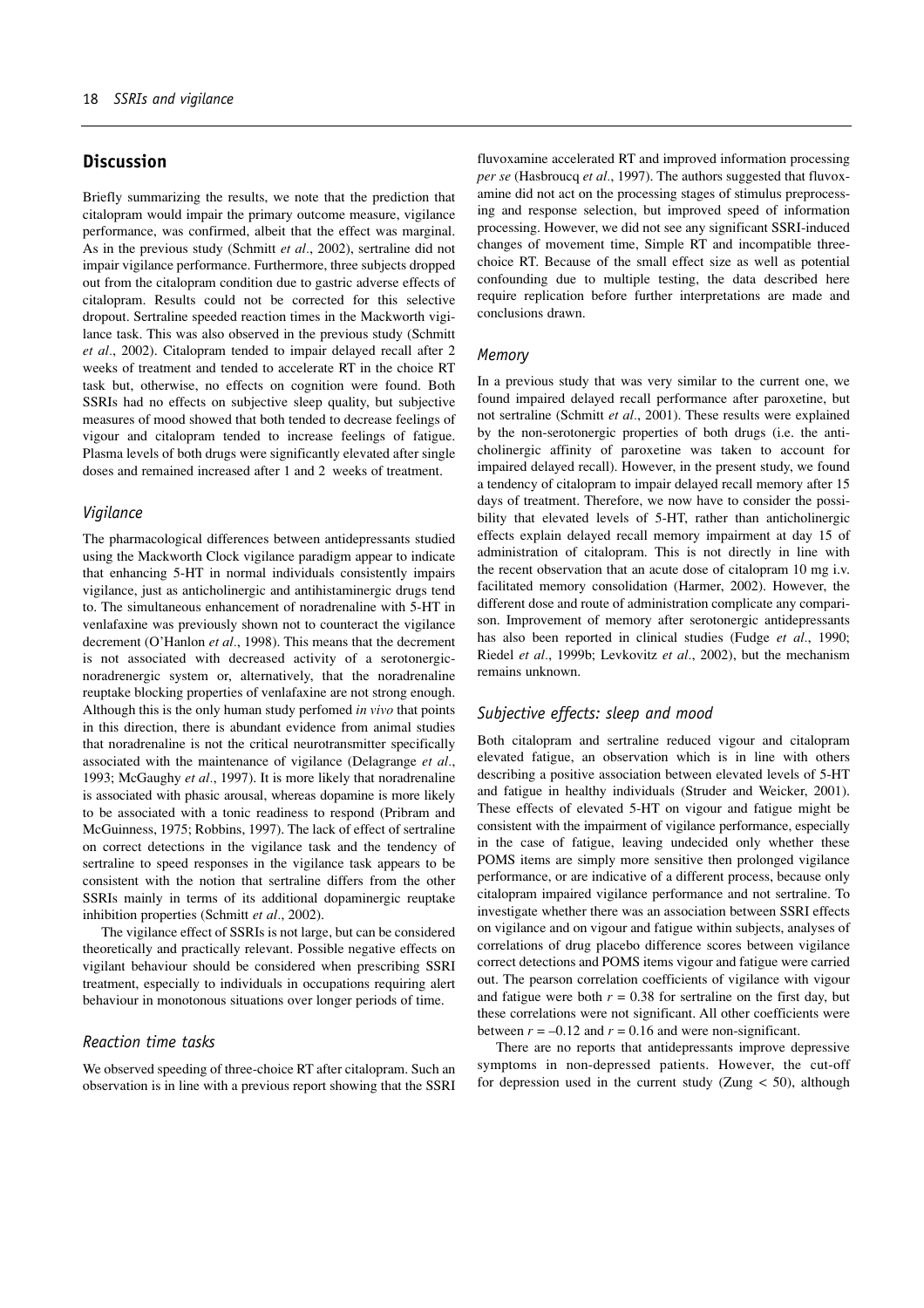formally the cut-off used by Zung (1965), will actually permit a fair amount of depressive symptoms to be experienced by the subjects. Note that the maximum score for the Zung is 80 and that in the case of the Beck Depression Inventory, the cut-off for 'notdepressed' of 12 is less than 20% of the total range of the scale (64). Although we did not collect Zung ratings during the study, it would have been interesting to see if there were any changes in the scores. However, the only alternative measure to answer this question is the POMS depression subscale and, clearly, no changes were detected in this subscale. The POMS depression subscale has been shown to be sensitive to serotonergic manipulations in similar studies in healthy volunteers on tryptophan depletion (Klaassen *et al.*, 1999) and specifically sensitive to discriminate both between depressed and healthy individuals, as well as the effects of a serotonergic agonist, *m*-chlorophenylpiperzine (Riedel *et al.*, 2002). Therefore, it is unlikely that the observed SSRI effects on cognition, fatigue and vigour are mediated through their primary effects on mood.

#### *Plasma drug levels*

Plasma drug levels of citalopram and sertraline that rise throughout the study reflect a high degree of compliance of the subjects in general.

There was a significant inverse association of citalopram plasma with vigilance performance on on the first day. At 3 h after drug administration, there was a negative correlation of the difference scores of both accuracy of vigilance performance  $(r = -0.47)$ ,  $p < 0.05$ ) and speed of response ( $r = -0.46$ ,  $p < 0.05$ ). The direction of this association indicates that high plasma citalopram concentrations were associated with improved performance and low concentrations with impaired performance. In view of the fact that, on average, the acute effect of citalopram was to impair performance, more detailed inspection of the data shows that of 21 subjects, 12 performed worse after acute citalopram and seven performed better, whereas two showed no change.

After 15 days of citalopram treatment, the association of plasma levels with reaction times had reversed in the opposite direction, indicating that higher levels were now associated with impaiment (*r* = +0.44, *p* < 0.05).

#### *Clinical relevance*

More work needs to be carried out to confirm whether the present findings can be reproduced in patients. However, occasional reports of sedation in patients on SSRI treatment appear to be supported by the abundant experimental data on SSRIs demonstrating effects on vigilance.

## **Conclusion**

The main findings of this study are that citalopram impaired vigilance performance. By contrast, no vigilance impairment was found during sertraline treatment. No other cognitive or behavioural effects were found that could account for the effect of citalopram on vigilance.

#### **Acknowledgements**

This study was supported by an unrestricted educational grant to the University of Maastricht from Pfizer Inc., New York.

The study was carried out and completed at The University of Maastricht while all authors were affiliated there full time, WJR and JAJS as employees and KE and AH as students. At present WJR is honorarily affiliated to The University of Maastricht and is employed by GlaxoSmithKline, R&D, UK. JAJS is presently employed at Nestle Research Center, Lausanne, Switzerland.

#### **References**

- Bolden-Watson C, Richelson E (1993) Blockade by newly developed antidepressants of biogenic amine uptake into rat brain synaptosomes. Life Sci *52*: 1023–1029
- Delagrange P, Canu M H, Rougeul A, Buser P, Bouyer J J (1993) Effects of locus coeruleus lesions on vigilance and attentive behaviour in cat. Behav Brain Res *53*: 155–165
- Fairweather D B, DalPozzo C, Kerr J S, Lafferty S V, Hindmarch I (1997) Citalopram compared to dothiepin and placebo: Effects on cognitive function and psychomotor performance. Hum Psychopharmacol *12*: 119–126
- Fudge J L, Perry P J, Garvey M J, Kelly M W (1990) A comparison of the effect of fluoxetine and trazodone on the cognitive functioning of depressed outpatients. J Affect Disorders *18*: 275–280
- Goodnick P J, Goldstein B J (1998) Selective serotonin reuptake inhibitors in affective disorders – II. Efficacy and quality of life. J Psychopharmacol *12*: S21–S54
- Harmer C J (2002) Acute administration of citalopram facilitates memory consolidation in healthy volunteers. Psychopharmacology (Berl) *163*: 106–110
- Hasbroucq T, Rihet P, Blin O, Possamai C A (1997) Serotonin and human information processing: fluvoxamine can improve reaction time performance. Neurosci Lett *229*: 204–208
- Houx P J, Jolles J (1993) Age-related decline of psychomotor speed: Effects of age, brain health, sex and education. Percept Motor Skill *76*: 195–211
- Jacobs B L, Fornal C A (1995) Serotonin and behavior. a general hypothesis. In Bloom F E, Kupfer D J (eds), Psychopharmacology: The Fourth Generation of Progress. Raven Press Ltd, New York, NY, pp. 461–469
- Klaassen T, Riedel W J, Honig A, Van Someren A, Deutz N E P, Van Praag H M (1999) Mood effects of 24-hour tryptophan depletion in healthy first degree relatives of patients with affective disorders. Biol Psychiatry *46*: 489–497
- Levkovitz Y, Caftori R, Avital A, Richter-Levin G (2002) The SSRIs drug fluoxetine, but not the noradrenergic tricyclic drug desipramine, improves memory performance during acute major depression. Brain Res Bull *58*: 345–350
- Lezak M D (1995) Neuropsychological Assessment, 3rd edn. Oxford University Press, New York, NY
- Mackworth N H (1948) The breakdown of vigilance during prolonged visual search. QJ Exp Psychol *1*: 6–21
- McGaughy J, Sandstrom M, Ruland S, Bruno J P, Sarter M (1997) Lack of effects of lesions of the dorsal noradrenergic bundle on behavioral vigilance. Behav Neurosci *111*: 646–652
- McNair D M, Lorr M, Droppleman L F (1992) Manual for the Profile of Mood States (Revised). Educational and Industrial Testing Service, San Diego, CA